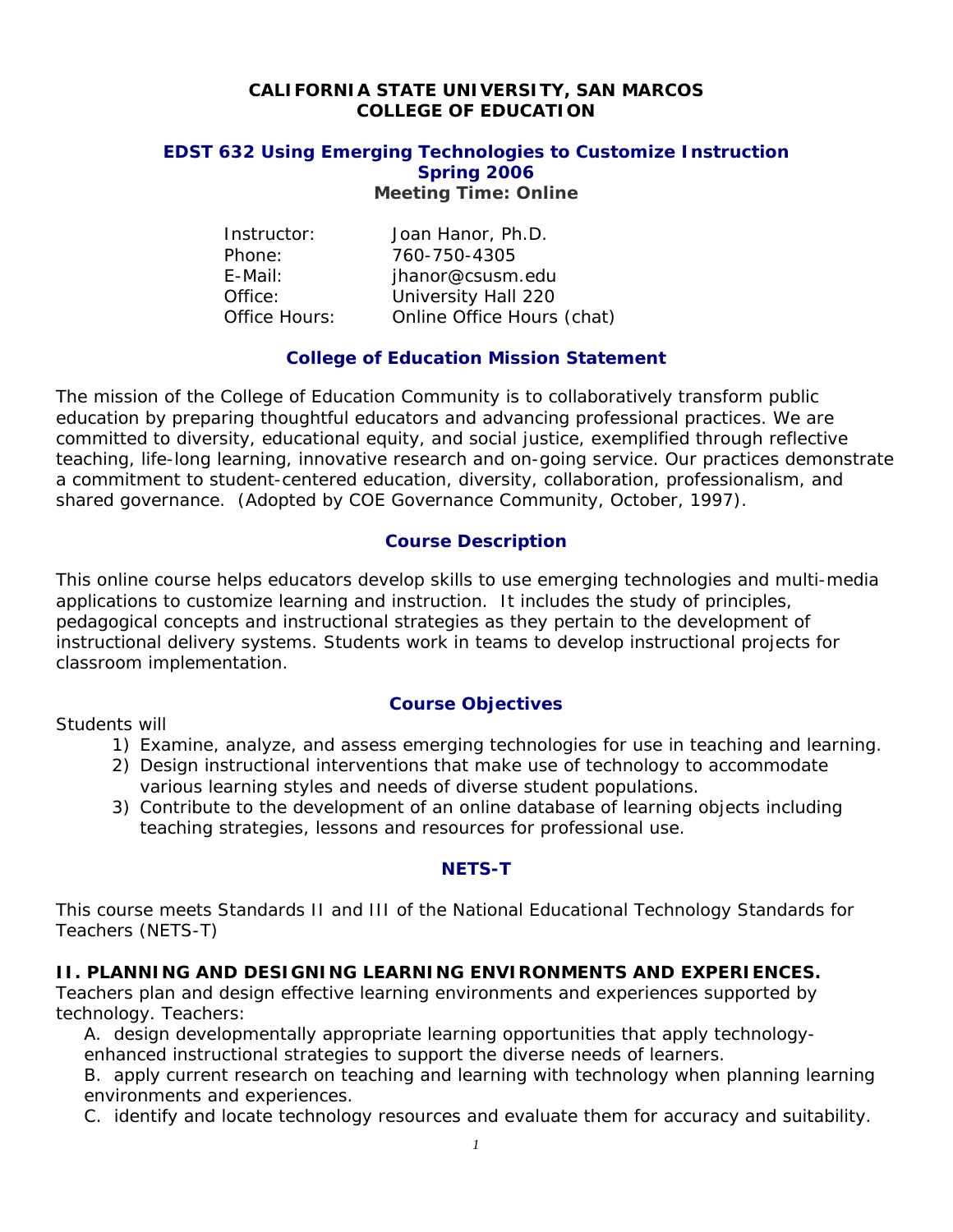- D. plan for the management of technology resources within the context of learning activities.
- E. plan strategies to manage student learning in a technology-enhanced environment.

## **III. TEACHING, LEARNING, AND THE CURRICULUM.**

*Teachers implement curriculum plans, that include methods and strategies for applying technology to maximize student learning. Teachers:*

A. facilitate technology-enhanced experiences that address content standards and student technology standards.

B. use technology to support learner-centered strategies that address the diverse needs of students.

C. apply technology to develop students' higher order skills and creativity.

D. manage student learning activities in a technology-enhanced environment.

## **Required Texts**

Wiggins, G. & McTighe, J. (1998). *Understanding by Design*. Alexandria, VA: Association for Supervision and Curriculum Development. Available at Amazon.com.

Online Readings will be provided through WebCT.

It is expected that assigned readings for each session will be completed before the posted time for discussion.

## **Unique Course Recommendations**

**Computer Access:** Because this course is offered completely online, students must have regular access to an up-to-date computer and operating system that has the ability and speed to use WebCT. You will be uploading assignments, participating in chats and will need to play sound and movie clips. It is your responsibility to confirm these capabilities ahead of time. If your offcampus computer does not meet these standards, then plan to come to campus or another facility for consistent access to these course-required technical capabilities. Note that all assignment documents must be completed in Microsoft Office (Word and/or Excel). Should a student have extenuating circumstances, contact the instructor as soon as possible to discuss possible options.

Begin by

PDF files can be viewed on a wide variety of platforms -- both as a browser plug-in or a standalone application -- with **Adobe's free Acrobat Reader®** program. For installation instructions click here.



The videos for class viewing require that you have the **QuickTime Player** installed on your computer. Although most of the video and audio material will play reasonably well on older versions of QuickTime, we strongly recommend that you have QuickTime version 5.0.2 or later installed on your computer for an optimal viewing/listening experience. If you need help determining whether or not you have the appropriate version of QuickTime installed (and that it is installed properly), check out Apple's Installation Check Web page. To find answers to support questions often asked by QuickTime users, visit Apple's QuickTime Support Web page. To download QuickTime, click on the link provided below.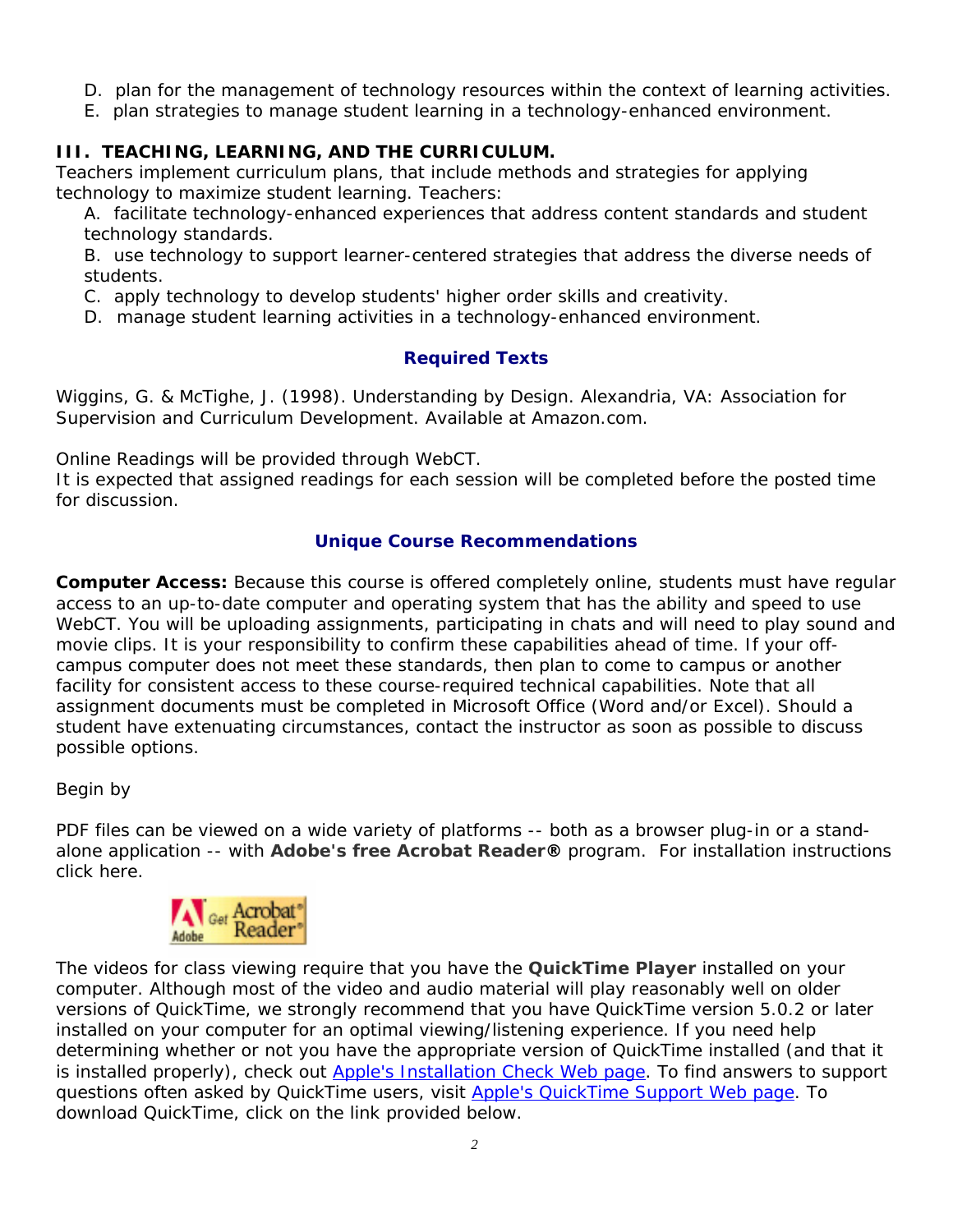To download a free version of the **Microsoft® PowerPoint Viewer®**, visit Microsoft's Download Center at the link provided below.



**Classroom Access** – If you are not currently teaching, you must arrange to consult with a teacher to plan, teach, and assess appropriate standards based lessons for online delivery. If you are having difficulty making these arrangements, please contact the instructor by the second week of the semester.

**Access** to an iPod, iChat, Handheld Computer (PALM OS) are desirable.

## **Students with Disabilities Requiring Reasonable Accommodations**

Students are approved for services through the Disabled Student Services Office (DSS), which is located within Craven Hall in Suite 5205. The DSS staff are available for both walk-in and scheduled appointments Monday through Friday from 8:00 a.m. to 5:00 p.m. Individuals wishing to call DSS can do so by dialing (760) 750-4905 or (760) 750-4909 (TTY). Their fax number is (760) 750-3445. Email inquiries can be sent to dss@csusm.edu. Students authorized by DSS to receive reasonable accommodations should meet with their instructor within the first week of the semester.

## **CSUSM Academic Honesty Policy**

Students are expected to adhere to standards of academic honesty and integrity, as outlined in the Student Academic Honesty Policy. All work for this class must be of your own design. When relying on supporting documents authored or created by others, cite them clearly and completely using American Psychological Association (APA), 5<sup>th</sup> Edition style format (APAStyle.org). Any quoted material should give credit to the source and be punctuated with quotation marks. Failure to credit others and create original work of your own may result in a failing grade.

#### **All University Writing Requirement**

This course meets the university requirements of 2500 words. Students are expected to write at the graduate studies level. Specific required writing assignments are explained in the course assignments section.

## **Attendance Policy of the College of Education**

Due to the dynamic and interactive nature of this online course, attendance is considered active online participation and is measured by contributions to discussions, email, timely completion of assignments, and demonstrations of initiative and leadership. It is expected that all students will have an active presence in the online community. Organize your week so that you **visit the WebCT shell every 2-3 days.** This will provide you the opportunity to stay in touch with the module assignments and discussions. Your study group may schedule synchronous meetings via the WebCT chat function to facilitate communications and timely completion of assignments. Contact instructor in advance of any absence to a synchronous meeting or weekly module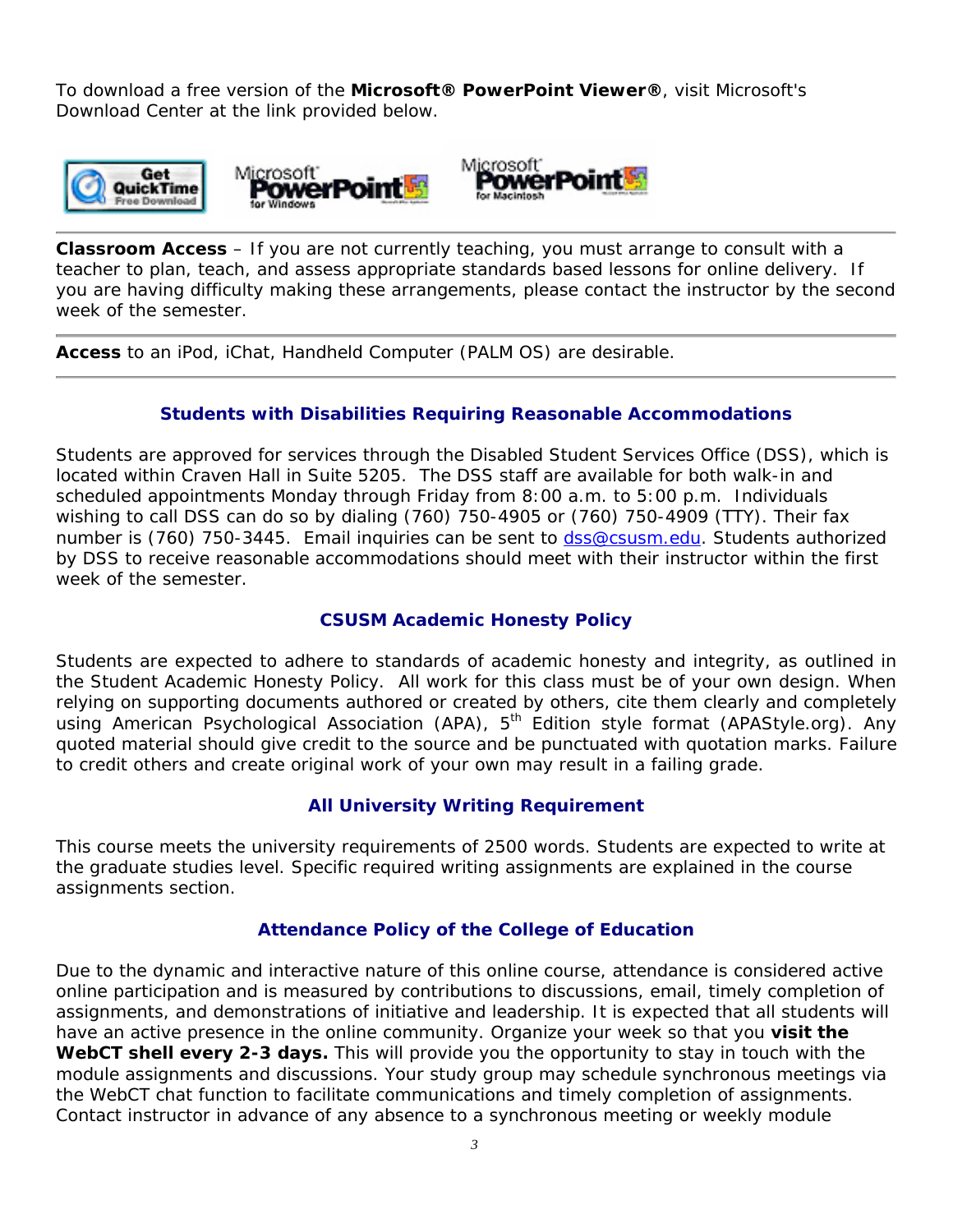activities and provide a timeline for how you will make up missed sessions with alternative assignments.

## **Course Requirements**

This course consists of five modules, each of which will take approximately two to three weeks to complete. Assignments are described in the modules and are to be uploaded under the Assignments Listing in WebCT. Assignments may be submitted before or on the due date, but will lose points if submitted after the posted due date. Assignments will not be accepted more than 7 days late. Readings are listed on the WebCT Course Menu and are expected to be completed prior to the dates in which they are posted for discussion. The suggested schedule will include the following components:

**Prepare:** Complete and respond to the reading assignments.

**Collaborate:** (Requires login to WebCT at least twice weekly) Meet online with team members to collaboratively plan, reflect, and discuss readings, experiences, and learning. **Practice:** Explore the resources for effective use of emerging technologies.

**Apply:** Design and apply learning experiences. Make use of the WebCT discussion area for feedback and review. Give feedback to teams and group members.

**Reflect:** What learning experiences contributed to your understanding, interest, and excellence in performance? What do you consider evidence of your understanding?

#### **Modes of instruction**

Students will participate in online discussions, collaborative study groups, podcasting, hands-on activities including the use of Palm OS Handhelds, design instructional materials, access web sites, and read and discuss required reading covering current research and instructional theory. Students will use a variety of pedagogical and technology strategies to design well-organized and effective lessons based on CA content standards.

## **For Questions Regarding Assignments**

For questions regarding the class or class assignments, refer to the Discussion Area of WebCT where you will find a section temporarily called "Questions". It will be renamed as determined by class participants. This "Questions" Section is intended to encourage all participants to contribute responses as well as to allow everyone the benefit of having access to instructor responses. Please review the posted questions and replies before posting your question. Instructor will usually respond to posts within three business days.

#### **For Questions Regarding WebCT**

Call the CSUSM help desk. 760.750.6505 Location: Kellogg Library, Room 2013  $Mon - Thus$  8am - 10pm Fri 8am - 7pm Sat 9am - 5pm Sun 1pm - 9pm

Their hours can be confirmed on the web: http://www.csusm.edu/iits/sth/

Be sure to leave a phone number and/or email if you leave a message regarding a problem you are having. They can help with all technical aspects of the WebCT environment.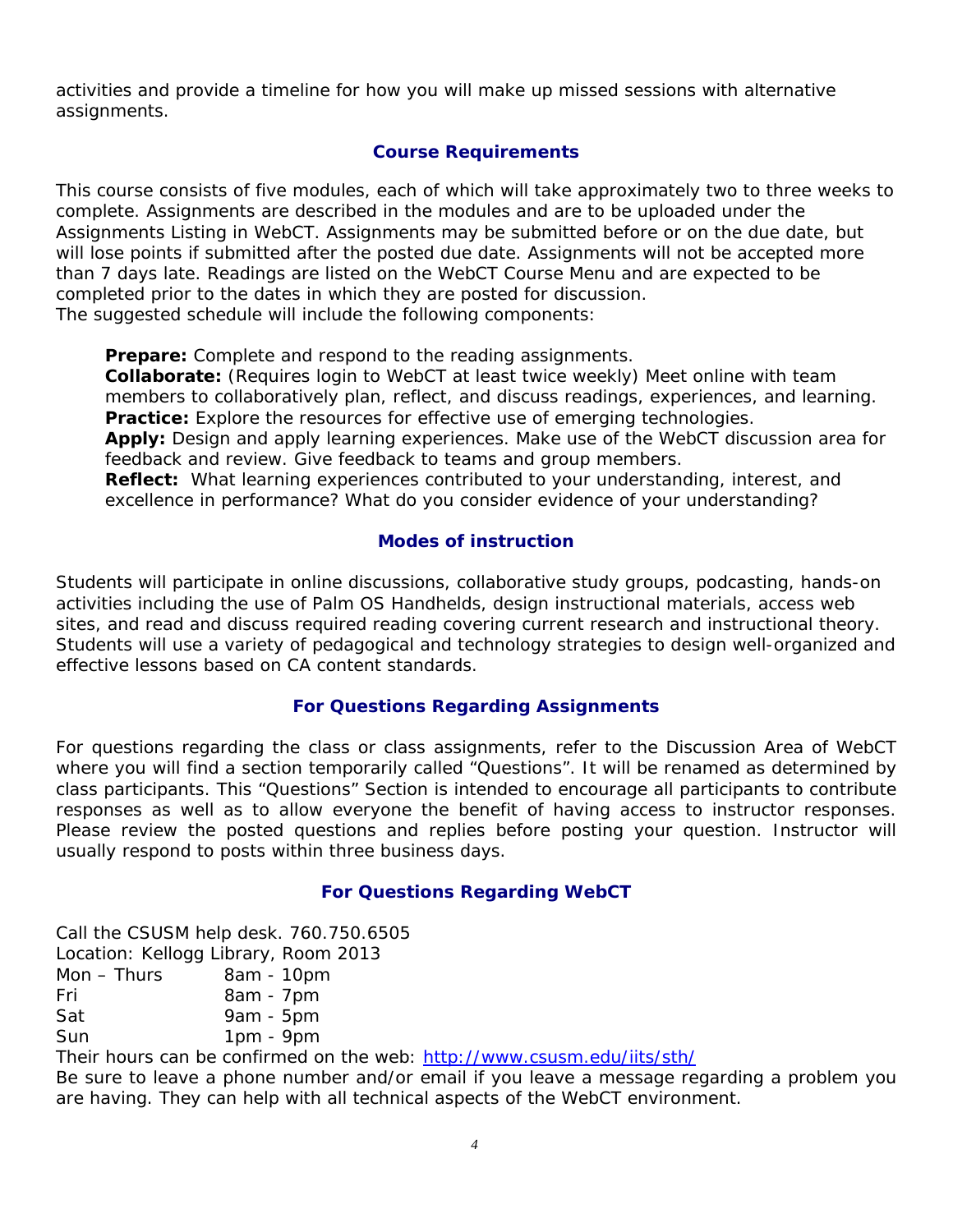## **Tentative Schedule/Course Outline**

|  | The Tentative Course Schedule will be posted in WebCT on the first class night. |
|--|---------------------------------------------------------------------------------|
|  |                                                                                 |

| <b>Module</b> | <b>Topic</b>                                                                                                                                                                  |
|---------------|-------------------------------------------------------------------------------------------------------------------------------------------------------------------------------|
| Module Zero   | Overview and Introductions to<br>1) Course topics: Differentiated Learning and Emerging<br>Technologies<br>2) Distance learning<br>3) WebCT<br>4) Participants and Instructor |
| Module One    | The Millennial Learners' Impact on Teaching and Learning                                                                                                                      |
| Module Two    | Assessment and Blogging                                                                                                                                                       |
| Module Three  | Differentiated Instruction                                                                                                                                                    |
| Module Four   | Identifying and Addressing Learning Styles                                                                                                                                    |
| Module Five   | Podcasting, Reflections, and Self-Assessment                                                                                                                                  |

#### **Web Site Resources**

WebCT: http://courses.csusm.edu WebCt FAQ: http://courses.csusm.edu/resources/webctStuFAQ.htm

CSUSM Library: http://library.csusm.edu/

International Society for Technology in Education: http://www.iste.org Center for Applied Research in Educational Technology: http://caret.iste.org Tapped In: http://ti2.sri.com/tappedin/ Video Classroom http://www.videoclassroom.org Apple Learning Interchange: http://www.ali.apple.com Knowledge Network Explorer 21<sup>st</sup> Century Literacies: http://www.kn.pacbell.com/wired/21stcent/ Washington News: http://www.iste.org/publications/washington-notes/index.cfm Digital Edge Project: http://cnets.iste.org/dedge/ National Board for Professional Teaching Standards: http://www.nbpts.org/

## **Assessment**

To successfully complete this course, all assignments must provide evidence of professional high quality work, be carefully edited, and submitted before or on the due date. Late assignments will loose credit points for each day late and will not be accepted after seven days tardy. In addition to the listed assignments listed with each module, performance assessment will be on student's cooperation and flexibility in response to challenges, student's ability to perform tasks using a variety of technology tools, and student's cooperative, constructive, collaborative participation.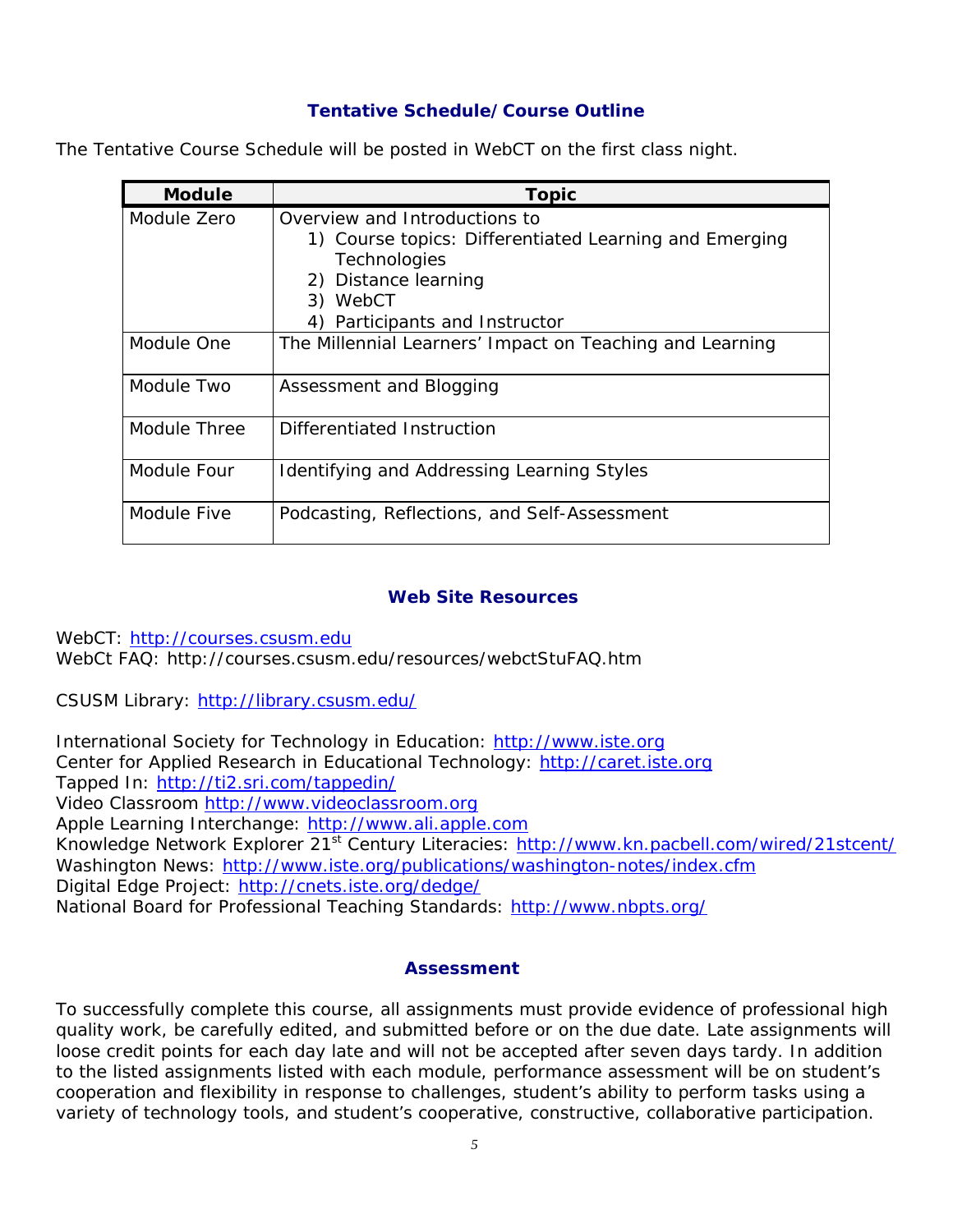Grading of written assignments will be based on adherence to the assignment, organization, innovation, quality of information, quality and quantity of references, clarity, coherence, and carefully edited text. Points are deducted for spelling and/or grammar errors. Work will not be accepted if more than 7 days late.

## **Grading Procedures**

Grading is calculated on the standard of

| $94 - 100 = A$  | $80 - 83 = B$   | $70 - 73 = C$  |
|-----------------|-----------------|----------------|
| $90 - 93 = A$   | $77 - 79 = C +$ | $60 - 69 = D$  |
| $87 - 89 = B +$ | $74 - 76 = C$   | below $60 = F$ |
| $84 - 86 = B$   |                 |                |

Criteria for Grading Assignments

- A **Outstanding** work on assignment, excellent syntheses of information and 90-100% experiences, great insight and application, and excellent writing.
- B Completion of assignment in **good** form with good syntheses and 80-89% application of information and experiences; writing is good.
- C Completion of assignment, **adequate** effort, adequate synthesis of 70-79% information and application of information and experiences, writing is adequate.
- D Incomplete assignment, inadequate effort and synthesis of information, 60-69% writing is less than adequate.

## Grading Policy

*An "A" student is one who:* 

- completes all assignments on time and demonstrates the ability to summarize, analyze, and/or reflect at high levels.
- varies sources of information for assignments, demonstrating high degree of effort in pursuing varied perspectives around important educational issues.
- completes all the reading assignments and develops thoughtful and thorough responses.
- produces work that reveals a strong commitment to self-discovery and learning.
- produces work at a high professional level in terms of both writing and content.
- develops a high quality presentation, demonstrating significant learning around a contemporary issue.
- presents confidently and intelligently, demonstrating effective teaching skills.
- completes assignments in/out of class with a focus on learning and exploration, pushing him/herself to better understand the profession through quality work.
- attends almost every class meeting and is fully engaged during class.
- pushes him/herself to new understandings by participating in discussions, sharing his/her opinions, and valuing others' perspectives.
- contributes to the positive environment of the class by respecting all members.

*A "B" student is one who:*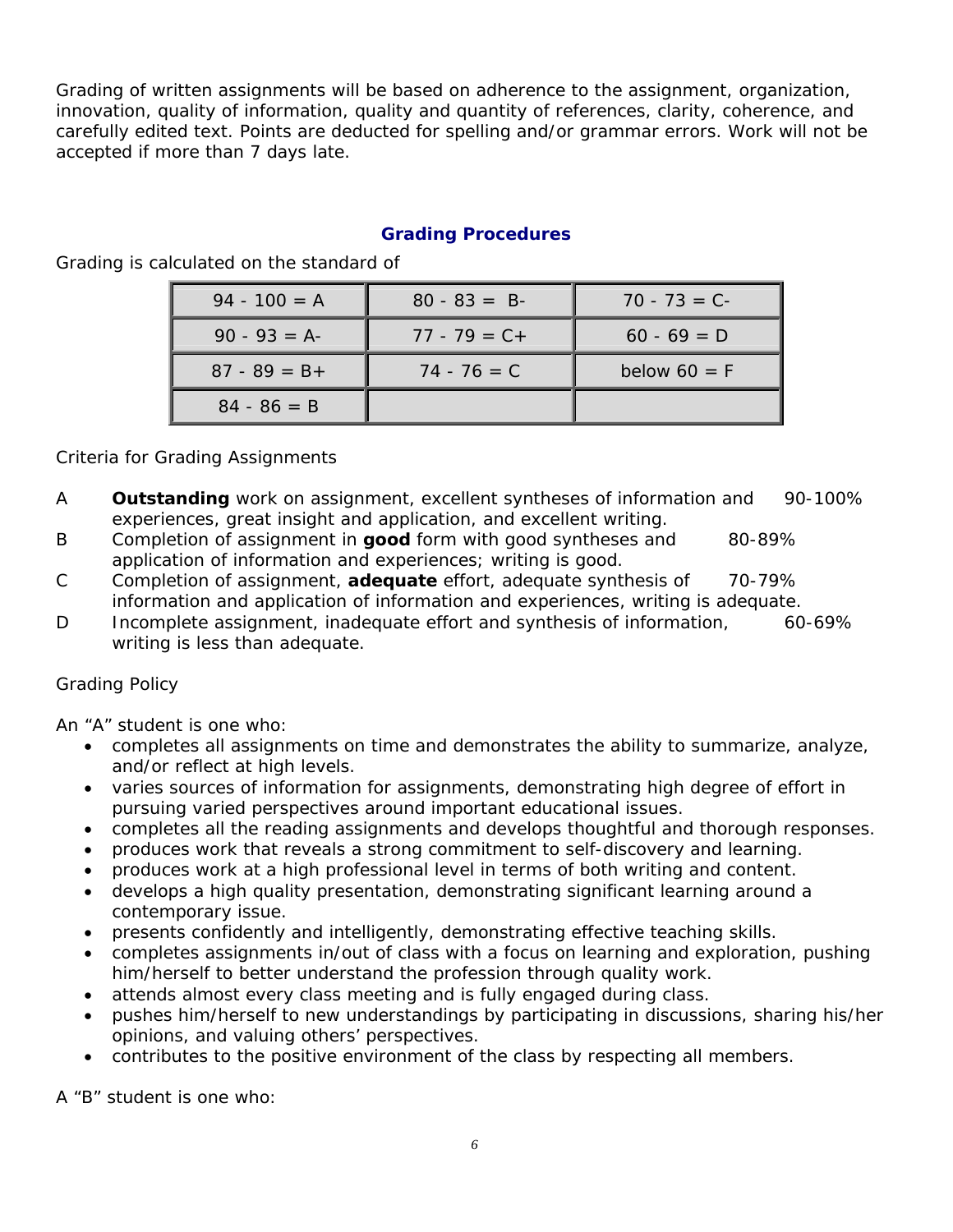- completes all or almost all assignments, all or most on time, and demonstrates the ability to summarize, analyze, and/or reflect at fairly high levels, showing consistent improvement over time.
- varies sources of information for assignments, demonstrating high degree of effort in pursuing varied perspectives around important educational issues.
- completes all or most of the reading assignments and develops thoughtful and fairly thorough responses.
- produces work that reveals a commitment to self-discovery and learning.
- produces work that is close to professional level in terms of both content and writing, working to develop a strong command of writing, speaking, planning and presenting.
- develops presentations, demonstrating significant learning
- presents confidently and intelligently, demonstrating effective teaching skills.
- completes assignments in/out of class with a focus on learning and exploration, pushing him/herself to better understand the profession through quality work.
- attends almost every class meeting and is regularly engaged during class.
- pushes him/herself to new understandings by participating in discussions, sharing his/her opinions, and valuing others' perspectives.
- contributes to the positive environment of the class by respecting all members.

## *A "C" student is one who:*

- completes or attempts most of the assignments, mostly on time, and demonstrates the ability to do some quality summarizing, analysis, and reflection, showing improvement over time.
- varies sources of information for assignments, demonstrating effort in pursuing varied perspectives around important educational issues.
- completes most of the reading assignments and develops thoughtful and sometimes thorough responses.
- produces work that reveals a commitment to some self-discovery and learning.
- produces work that is not yet at a professional level in terms of both writing and content.
- develops a quality presentation, demonstrating learning around a contemporary issue.
- presents confidently and intelligently, demonstrating some effective teaching skills.
- completes assignments in/out of class with a focus on learning and exploration, pushing him/herself a little to better understand the profession.
- attends most class meetings and is often engaged during class.
- pushes him/herself to some new understandings by participating to a moderate degree in discussions, sharing his/her opinions, and valuing others' perspectives.
- contributes to the positive environment of the class by respecting all members.

A "D" student is one who doesn't meet all of the minimal standards of a "C" student; "F" is earned by someone who hasn't completed significant portions of the required work and fails to meet the "C" student standards.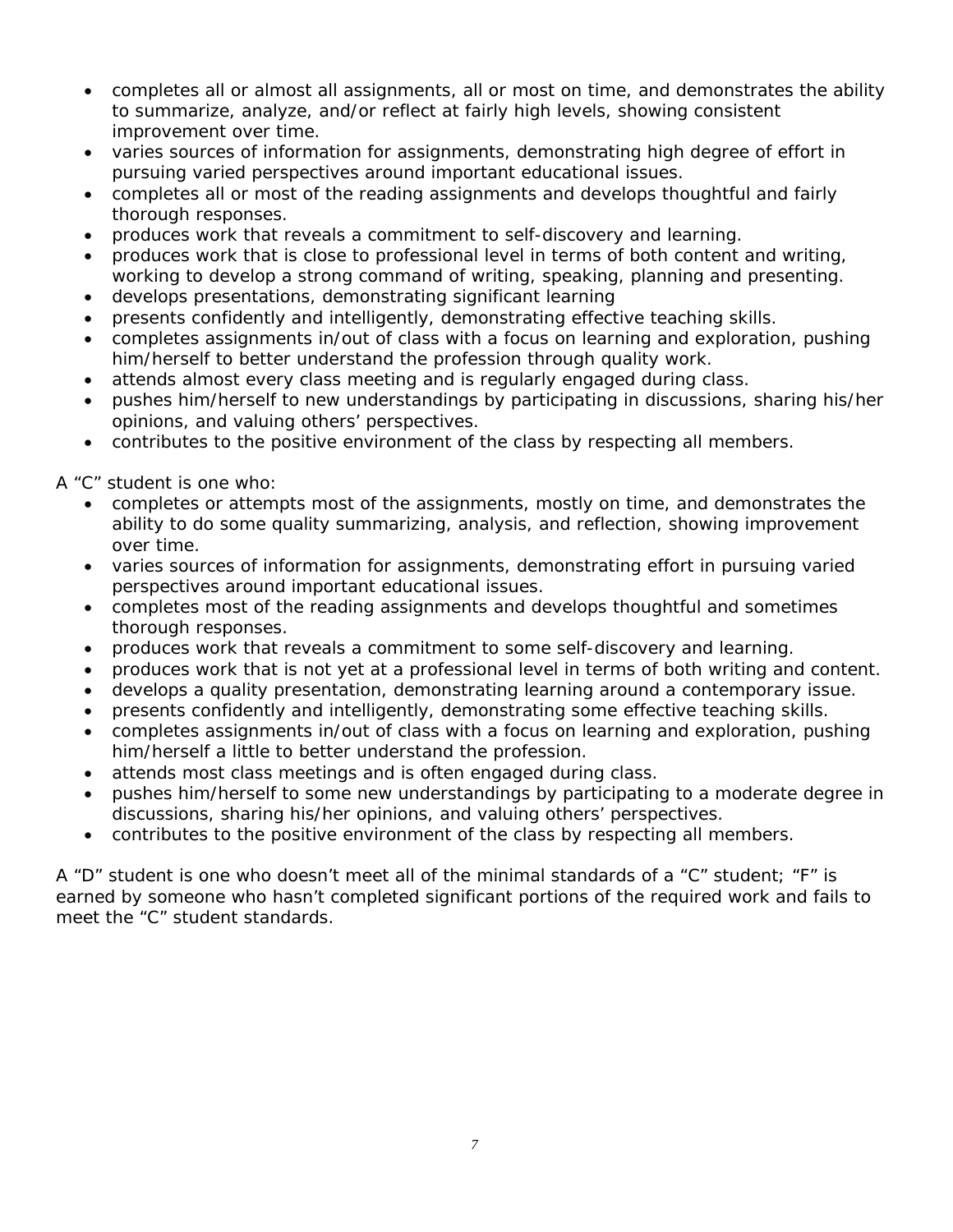# **FAQ Sheet**

## **1. How does this course relate to the National Board for Professional Teaching Standards (NBPTS)?**

All courses within the CSUSM masters program are intended to provide a comprehensive professional development experience. Teachers pursuing National Board Certification will find the COE assessment process, including requirements for portfolio completion, particularly helpful. Regardless of whether or not National Board Certification is sought and achieved, by the time teachers complete the program they will have made and documented significant accomplishments, which will be reflected in their practice.

The National Board for Professional Teaching Standards' (NBPTS) five core propositions are reflected in the COE masters program course syllabi. The concepts in the five propositions are the heart of the National Board's perspective on what teachers should know and be able to do. They help frame the core experiences and activities that enable teachers to demonstrate a high level of knowledge, skills, dispositions, and commitments described by these propositions. They provide the foundation for all standards and assessment. These propositions are: 1) Teachers are committed to students and their learning; 2) Teachers know the subjects they teach and how to teach those subjects to students; 3) Teachers are responsible for managing and monitoring student learning; 4) Teachers think systematically about their practice and learn from experience; and 5) Teachers are members of learning communities.

Students will be supported in meeting the National Board's high and rigorous standards through the completion of their school-site portfolio that provides evidence of teaching practice through student work, videotapes of classroom interaction, and written commentaries that document and reflect their actions. These sources of evidence serve as a lens to what teachers do and how they think about their practice.

The **EDST 632** course activities focus on content knowledge as well as age-appropriate and content-appropriate strategies that teachers may use for teaching subject matter with technology tools. Students will demonstrate their knowledge by responding to topics and readings, which address critical issues of change. Course objectives that align with (NBPTS) indicate that all students will show evidence of the following:

- A commitment to students and their learning.
- Knowledge of the subjects they teach and how to teach them.
- The demonstration of management and monitoring of student learning.
- Thinking systematically about their practice and learning from experience.
- Involvement as members of learning communities.

## **2. How does this course relate to the National Educational Technology Standards for Teachers (NETS-T)?**

This course meets Standards II and III of the National Educational Technology Standards for Teachers (NETS-T)

## **II. PLANNING AND DESIGNING LEARNING ENVIRONMENTS AND EXPERIENCES.**

*Teachers plan and design effective learning environments and experiences supported by technology. Teachers:*